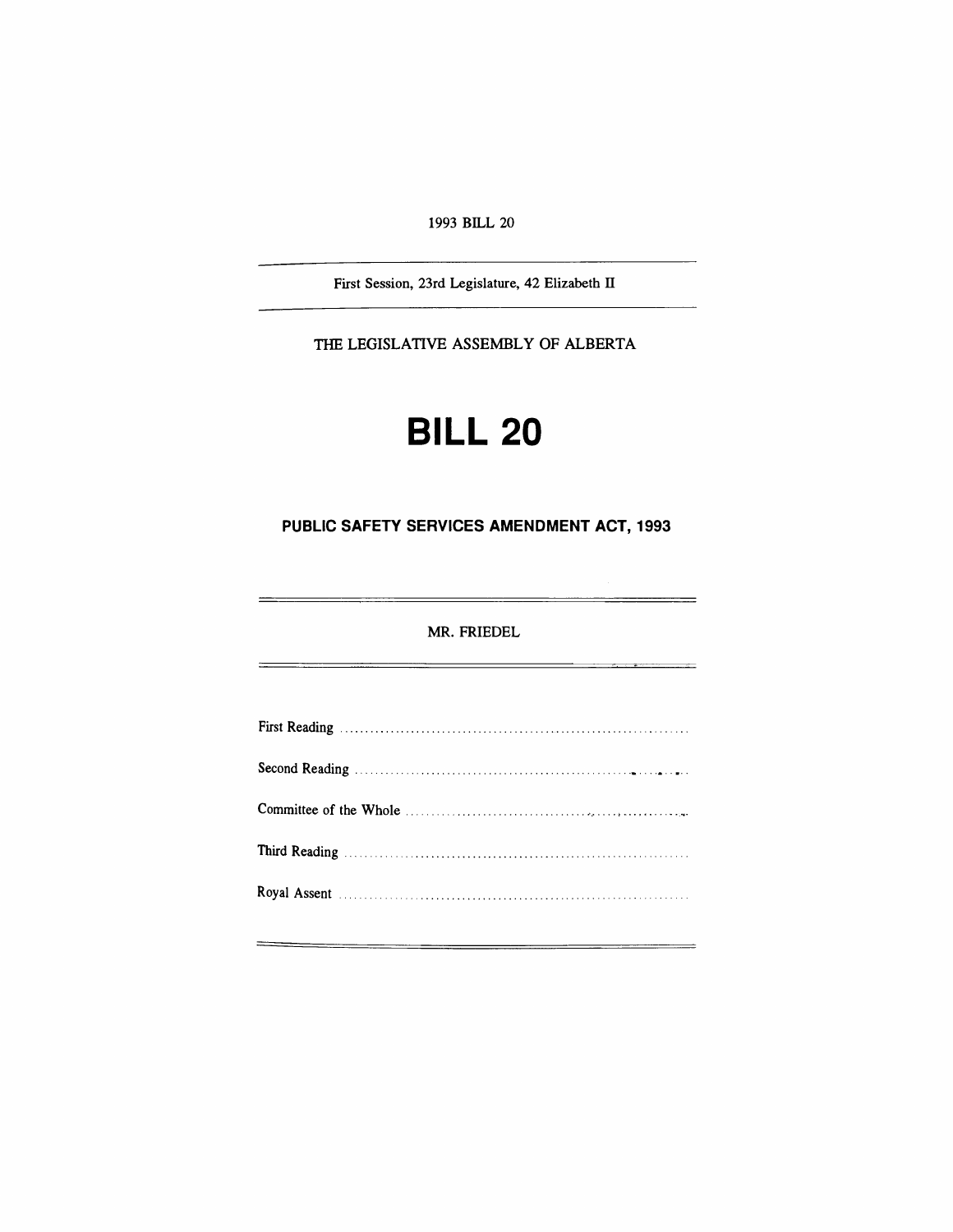*Bill 20 Mr. Friedel*

## **BILL 20**

#### 1993

#### **PUBLIC SAFETY SERVICES AMENDMENT ACT, 1993**

*(Assented to* , 1993)

HER MAJESTY, by and with the advice and consent of the Legislative Assembly of Alberta, enacts as follows:

- *1 The Public Safety Services Act is amended by this Act.*
- *2 Section* 1*(e) is repealed and the following is substituted:*
	- (e) "disaster" means an event that results in serious harm to the safety, health or welfare of people or in widespread damage to property;
- *3 The following is added after section* 5:

 $\mathcal{L}_{\mathcal{L}}$ 

Subrogation regulations

**5.1**(1) The Lieutenant Governor in Council may make regulations establishing that Her Majesty in right of Alberta has a right of subrogation with respect to

- (a) payments of compensation made by Her Majesty in right of Alberta for damage or loss caused by a disaster, or
- (b) payments made by Her Majesty in right of Alberta for the purpose of sharing costs incurred by a local authority in conducting emergency operations.

(2) The regulations under this section may define and describe the right of subrogation and may deal with any matter respecting the enforcement of or procedures relating to the right of subrogation.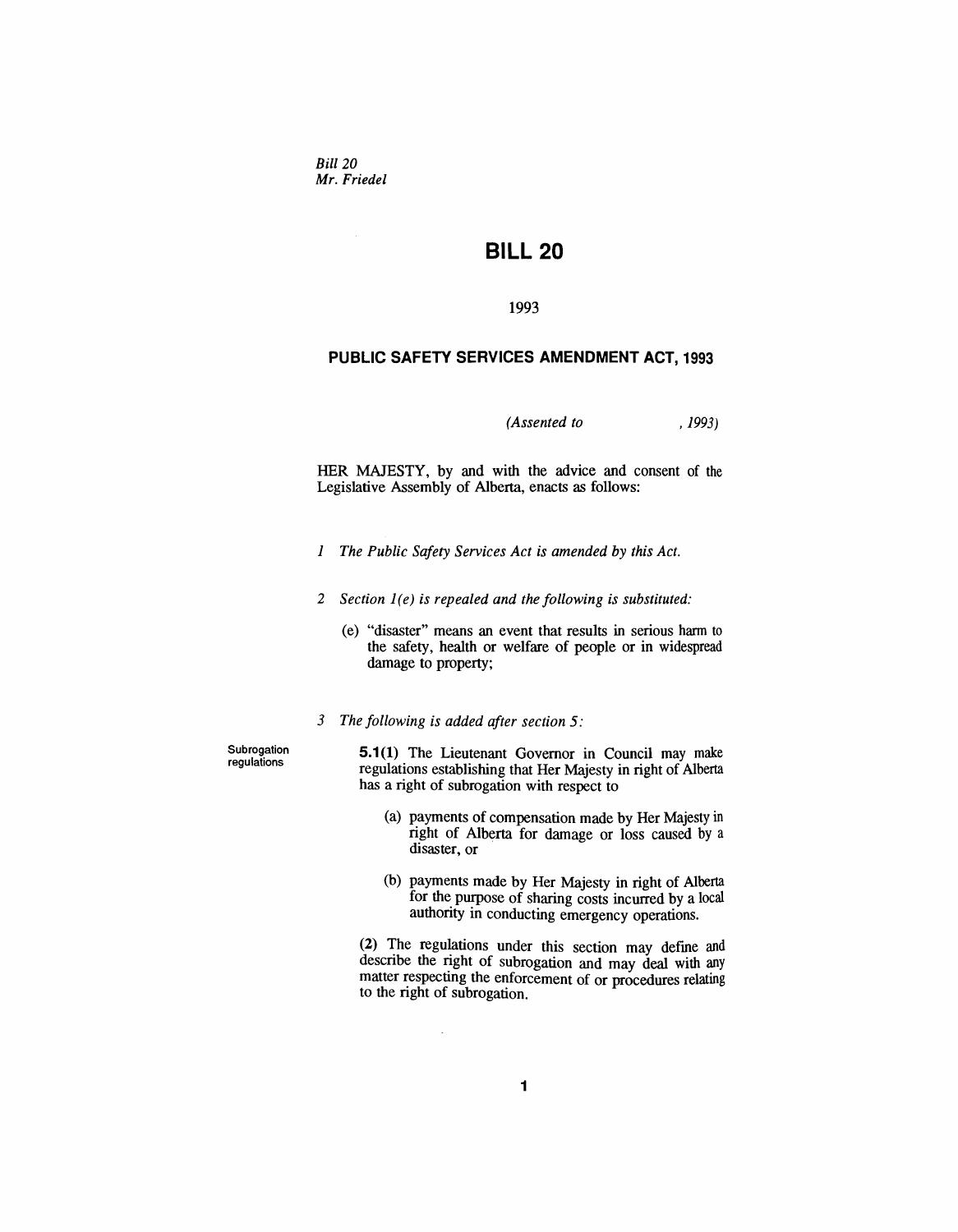#### **Explanatory Notes**

- 1 Amends chapter P-30.5 of the Revised Statutes of Alberta 1980.
- 2 Section l(e) presently reads:
	- *(e) "disaster" means a calamity caused by accident, by an act ofwar or insurrection or by the forces of nature, that has resulted or may result in serious harm to the safety, health or welfare of people, or in widespread damage to property;*
- 3 Subrogation regulations and validation of past payments.